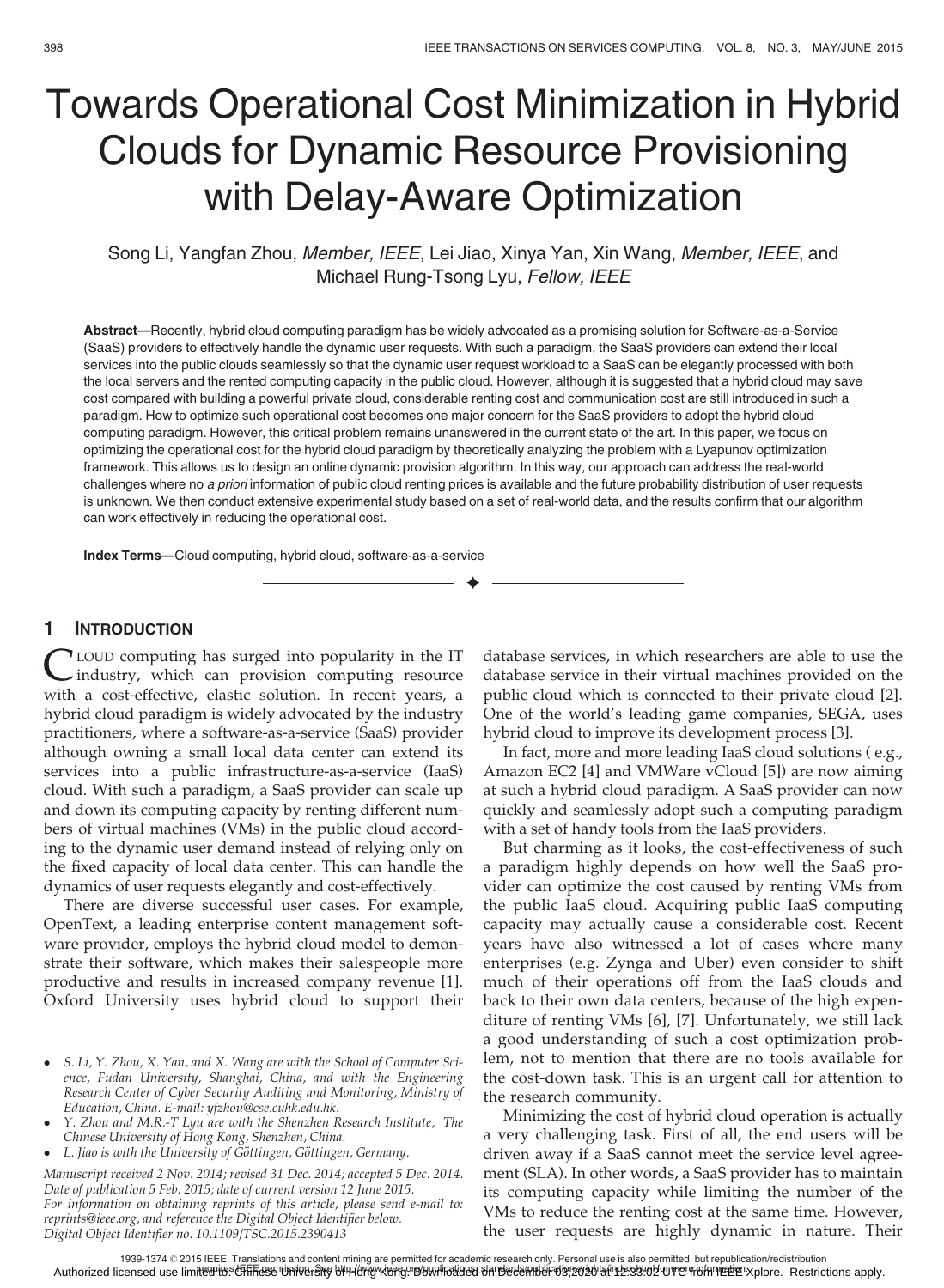patterns cannot be known and even accurately predicted in advance. Moreover, the communication cost between the local servers and the public IaaS cloud cannot be ignored, which unfortunately inherits the dynamics if the number of the renting VMs are dynamically tuned. Finally, the prices of VMs in the public IaaS cloud are typically varying and unpredictable [4]. All these dynamic factors can have a great impact on the cost, and hence bring great difficulty to the cost minimization task.

However, existing approaches (e.g., [8] and [9]) on deciding the cost-efficient computing capacity of the cloud generally requires a priori knowledge of the user demand and the VM prices, or an accurate prediction. They also do not consider the dynamics of user requests. As a result, they are not specifically tailored for optimizing the cost of hybrid cloud operation.

This work, in contrast, aims at solving the above realworld challenges. Via a comprehensive theoretical analysis, we tackle the cost minimization problem with a fast online algorithm for dynamic cloud resource provisioning in hybrid clouds. Our analysis assumes no a priori knowledge on future user requests and the VM prices, and also takes the communication cost into considerations. Via modeling the problem with Lyapunov optimization framework [10], we can approach the minimum time average cost by anatomizing it into three sub-problems, each of which can be solved efficiently. We further show that the cost can be minimized by exploiting the trade-off between the delay of handling a request and the cost. We conduct our experimental study with real-world data from Amazon EC2. The results verify that we can achieve a satisfactory optimization results in real-world scenarios.

The rest of this paper is organized as follows. Section 2 introduces the system model and formulate the cost minimization problem. Section 3 analyzes problem and models it with the Lyapunov optimization framework which carefully addresses the real-world challenges. An online dynamic provision algorithm (ODPA) is then proposed to solve the problem. We examine the theoretical properties of the ODPA in Section 4 and provide our our experimental results with real-world data sets in Section 5. Section 6 discusses the related work and the paper is concluded in Section 7.

# 2 RELATED WORK

With the rapid growth of cloud computing industry, the cloud resource provisioning problem has also attracted many research efforts in cost-optimizing perspective [8], [9], [11], [12], [13], [14], [15], [16].

In [8] and [11], the authors build game-theoretic models in a competing market to decide the number of different types of VMs provisioned by the cloud to optimize the profit of the SaaS provider. These approaches require the prediction of the user requests. [8] considers the uncertainty of VM prices and user requests in optimizing the resource provisioning cost. It develops a stochastic programming model and focuses mainly on the strategy of resources reservation in advance based on a given probability distribution of the user requests. [14] present a bunch of scheduling policies with a resource prediction model to estimate the level of resources in the virtual cluster system. Instead of prediction, [13] propose to optimize the provisioning cost based also on stochastic programming models. In contrast, our method optimizes the cloud resource provisioning cost considering both the cloud and local data center along with an arbitrary user request distribution, unknown VM price information, by mainly solving the linear programming problem.

In [15], the authors propose Cura, a new MapReduce cloud service model, which automatically creates the best configuration of clusters for the jobs in order to approach a global resource optimization. In particular, the system uses a deadline-awareness method, which delays the execution of certain jobs, and helps the resource allocation to reach its global optimization and further reduce the cost. In contrast, coincidently, we also leverage the delay information of job execution, but use the Lyapunov optimization to approximate the ideal minimized cost with a delay-cost trade off.

Recently, the hybrid cloud paradigm has been widely advocated where a SaaS provider owns a small local data center, but can extend its services into a public IaaS cloud. Hybrid cloud are embraced by more and more leading industry practitioners. Examples include the Amazon EC2 [4], VMWare vCloud [5], IBM Hybrid Cloud Solution [17], and CloudSwitch [18]. Tak et al. [19] investigate the economic issues of the application deployment choice in the hybrid cloud. Hajjat et al. [20] propose the migration strategy of enterprise application to the cloud that optimizes the benefits and ensures the security policies. Guo et al. [9] design a cost-efficient VM migration algorithm to help local data center scale to the cloud with optimal monetary cost in the scenario of cloud bursting, in which a local data center works together with a public cloud to handle workload peaks [21], [22]. Our work optimizes the cost by taking many practical issues into considerations, include the communication cost and the dynamics of user requests and VM prices, with an SLA guarantee.

Finally, Lyapunov optimization technique has been widely adopted in routing and resource allocation in several types of applications. Neely [23] establishes a simple Lyapunov drift to achieve both system stability and performance optimization in time varying wireless networks. Amble et al. [24] design stable policies for routing requests based on Lyapunov optimization framework in content distribution networks. Recently, much research attention has been paid in applying Lyapunov optimization technique to control power management and resource allocation in data centers [25], [26], [27]. Inspired by this track of research efforts, we adopt Lyapunov optimization into the optimal cloud resource provisioning problem by tailoring the framework according to specifics of the hybrid cloud settings.

# 3 SYSTEM MODEL AND PROBLEM FORMULATION

# 3.1 System Model

In this section, we focus on the system model of the problem we are facing. We consider a SaaS provider operating with a small local data center (or *local servers* in our following discussions) and The provider can also extend its service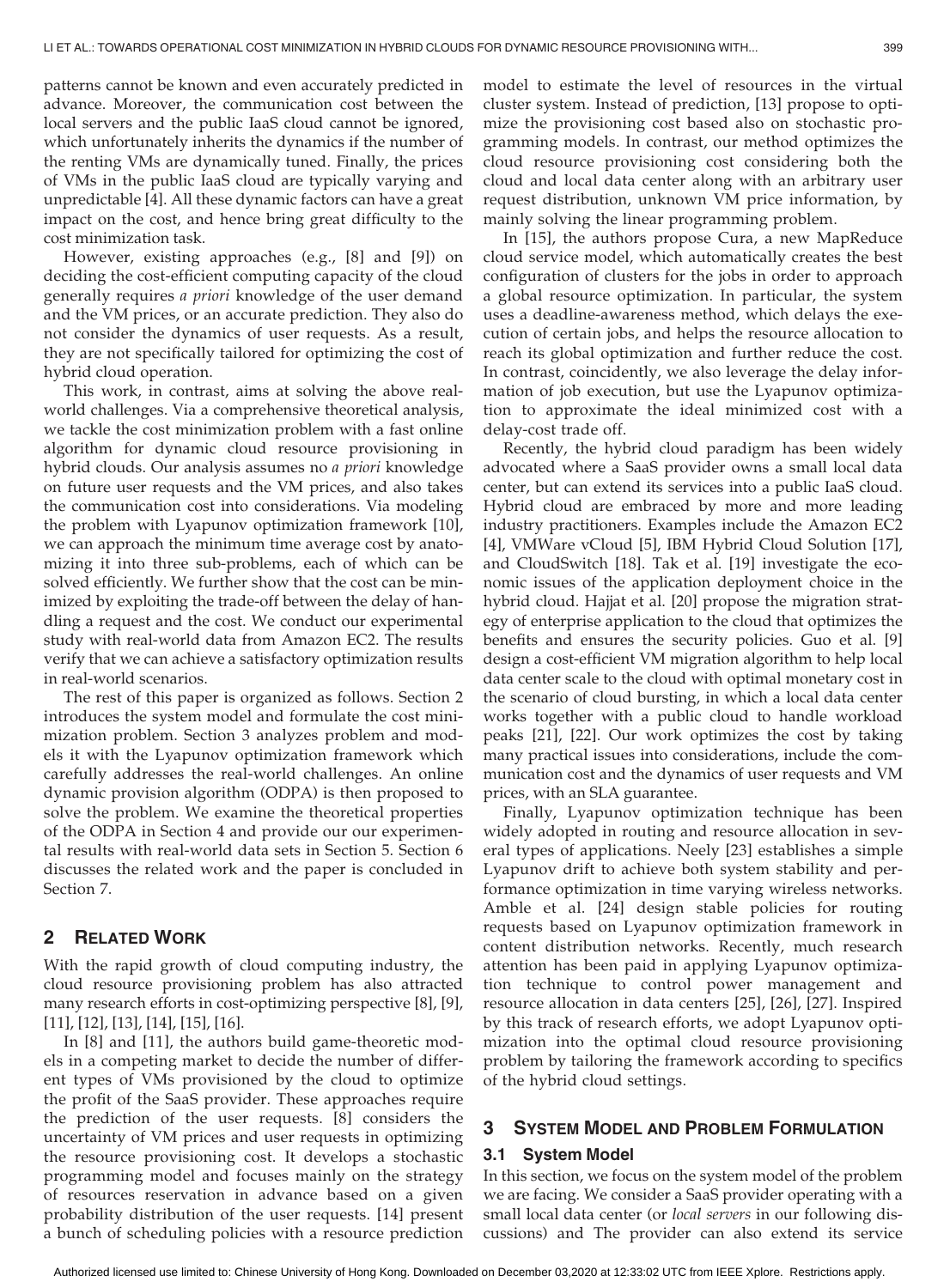| TABLE 1  |  |
|----------|--|
| Notation |  |

| Symbols                  | Descriptions                                                                                               |  |  |  |  |  |
|--------------------------|------------------------------------------------------------------------------------------------------------|--|--|--|--|--|
| Т                        | Minimum renting period of reserved VMs                                                                     |  |  |  |  |  |
| $\tau_i$                 | The <i>i</i> th decision slot for the on-demand VMs and                                                    |  |  |  |  |  |
|                          | the on-spot VMs                                                                                            |  |  |  |  |  |
| τ                        | The length of each decision slot for the on-demand<br>VMs and the on-spot VMs. $T = m\tau$ where m is an   |  |  |  |  |  |
|                          | integer.                                                                                                   |  |  |  |  |  |
| $R(\tau_i)$<br>$R^{max}$ | The number of reserved VMs at time slot $\tau_i$<br>The upper bound of the number of the reserved<br>VMs   |  |  |  |  |  |
| $D(\tau_i)$<br>$D^{max}$ | The number of on-demand VMs at time slot $\tau_i$<br>The upper bound of the number of the on-demand<br>VMs |  |  |  |  |  |
| $S(\tau_i)$              | The number of on-spot VMs at time slot $\tau_i$                                                            |  |  |  |  |  |
| $S^{\hat{max}}$          | The upper bound of the number of the on-spot<br>VMs                                                        |  |  |  |  |  |
| $L(\tau_i)$              | The number of VMs in the local servers at time<br>slot $\tau_i$                                            |  |  |  |  |  |
| $L^{max}$                | The upper bound of the number of the VMs in the<br>local servers                                           |  |  |  |  |  |
| $W(\tau_i)$              | The lower bound of the number of VMs at time<br>slot $\tau_i$                                              |  |  |  |  |  |
| $\lambda(\tau_i)$        | The arrival rate of user requests at time slot $\tau_i$                                                    |  |  |  |  |  |
| $\mu(\tau_i)$            | The service rate of user request at time slot $\tau_i$                                                     |  |  |  |  |  |
| $d^{max}$                | The maximum allowed queueing time of each                                                                  |  |  |  |  |  |
| $Q(\tau_i)$<br>$Q^{max}$ | user request<br>The backlog of the user request queue<br>The maximum of the queue backlog                  |  |  |  |  |  |
| $Z(\tau_i)$              | The backlog of the virtual queue                                                                           |  |  |  |  |  |
| $Z^{max}$                | The maximum of the virtual queue backlog                                                                   |  |  |  |  |  |
| φ                        | The cost of running the local servers                                                                      |  |  |  |  |  |
| $P_r(\tau_i)$            | The price of reserved VMs at $\tau_i$                                                                      |  |  |  |  |  |
| $P_d(\tau_i)$            | The price of on-demand VMs at $\tau_i$                                                                     |  |  |  |  |  |
| $P_s(\tau_i)$            | The price of on-spot VMs at $\tau_i$                                                                       |  |  |  |  |  |
| $M(\tau_i)$              | The communication cost between VMs in the local<br>servers and those in the cloud                          |  |  |  |  |  |
| $\beta(\tau_i)$          | The service response time at time slot $\tau_i$                                                            |  |  |  |  |  |
| $\beta^{max}$            | The service response time upper bound requirment                                                           |  |  |  |  |  |
|                          | The parameter bounding growing rate of the                                                                 |  |  |  |  |  |
| V                        | virtual queue<br>Parameter for the trade-off between queueing                                              |  |  |  |  |  |
|                          | delay and the cost                                                                                         |  |  |  |  |  |

capacity via renting the VMs from a public IaaS cloud. This is a typical hybrid cloud model.

The public IaaS cloud will in general provision three types of VM services for the SaaS provider. The first is the reserved VM service, which is long-term service with a fixed VM numbers. We let  $T$  denote the minimum allowed renting period of such services.  $T$  is typically several days or months [4], [28]. The second is the on-demand VM service, where the number of VMs can be set instantaneously by the SaaS provider. The last is the on-spot VM services, which the SaaS provider can bid for. The price of the reserved service per unit is typically the lowest. The on-demand one is often the most expensive but it is charged in a pay-as-you-go fashion. The price of the on-spot one is dynamic according to the user bid (reflecting the user demand). The above is a typical IaaS provision scheme for current public IaaS cloud (e.g., the Amazon EC2).

Since renting the public cloud resources incurs monetary cost, the SaaS provider should reduce such cost. The key

problem to the SaaS provider is how to decide the number of VMs it need to rent so that the performance requirement is satisfied and the cost is minimized. We use the symbols  $R$ ,  $D$ , and  $S$  to denote the numbers of VMs of the above three services an SaaS provider will rent respectively. Also let L denote the numbers of the VMs in the local servers the SaaS provider owns. Let  $R^{max}$ ,  $D^{max}$ ,  $S^{max}$  and  $L^{max}$  denote the upper bound of the numbers of each VM type, and let W denote the lower bound of the numbers of all of VMs.

In the real-world scenario, the SaaS provide has to make decisions on the number of the VMs in some degrees of granularity. Since the allowed minimum renting period of reserved VMs is  $T$ , we consider the SaaS provider will divide its operation period into a sequence of time intervals with length  $T$  and determine the number of the reserved VMs at the beginning of each interval. We name such a decision interval with length  $T$  a coarsegrained decision interval.

The numbers of the other two types of VMs (the ondemand ones and the on-spot ones) can be decided in a relatively short-term manner. Without loss of generality, we consider the operation time can be divided into many nonoverlapping small decision slots with length  $\tau$ . Let  $\tau_1$ ,  $\tau_2, \ldots, \tau_i, \ldots$  (*i* is a non-negative integer) denote such slots in sequence. The length of each  $\tau_i$  is  $\tau$ . For example, in Amazon EC2,  $\tau$  is one hour, which means that the SaaS provider can make the decisions of the on-demand VMs and the onspot ones per hour. We name such a decision slots with length  $\tau$  a *fine-grained* decision time slot.

Without loss of generality, suppose  $T = m\tau$ . In other words, the length of the coarse-grained decision interval is  $m$  times of the fine-grained decision time slot. The SaaS provide can decide the number of the reserved VMs in the beginning of time slot  $\tau_0$ ,  $\tau_m$ ,  $\tau_{2m}, \ldots, \tau_{jm}, \ldots$  where j is a non-negative integer.

In this way, how to determine the numbers of the above four types of VMs for the SaaS provider can be divided into a two-scale decision process. Finally, Table I provides a summary of the symbols used in this paper.

# 3.2 User Requests and SaaS Service Model

Consider the users access the SaaS provider with an arrival rate  $\lambda(\tau_i)$ . Note that  $\lambda(\tau_i)$  can bear an *arbitrary* distribution in realistic scenarios.

The user requests to the SaaS provider usually have deadlines, allowing the request to wait for a maximum periods of time  $d^{max}$  before it is scheduled. Consider the requests can be stored in a queue denoted by  $Q(\tau_i)$  in each fine-grained decision time slot. In each find-grained interval, the user requests in the queue are served with the rate  $\mu(\tau_i)$ . Therefore, the queue has the following update equation:

$$
Q(\tau_{i+1}) = \max\{Q(\tau_i) - \mu(\tau_i), 0\} + \lambda(\tau_i). \tag{1}
$$

To serve the user requests, the SaaS provider allocates each request a certain number of VMs according to the request requirement, consisting of those in the local servers and those in the public IaaS cloud. The service rate in each time slot  $\tau_i$  in a coarse-grained decision interval is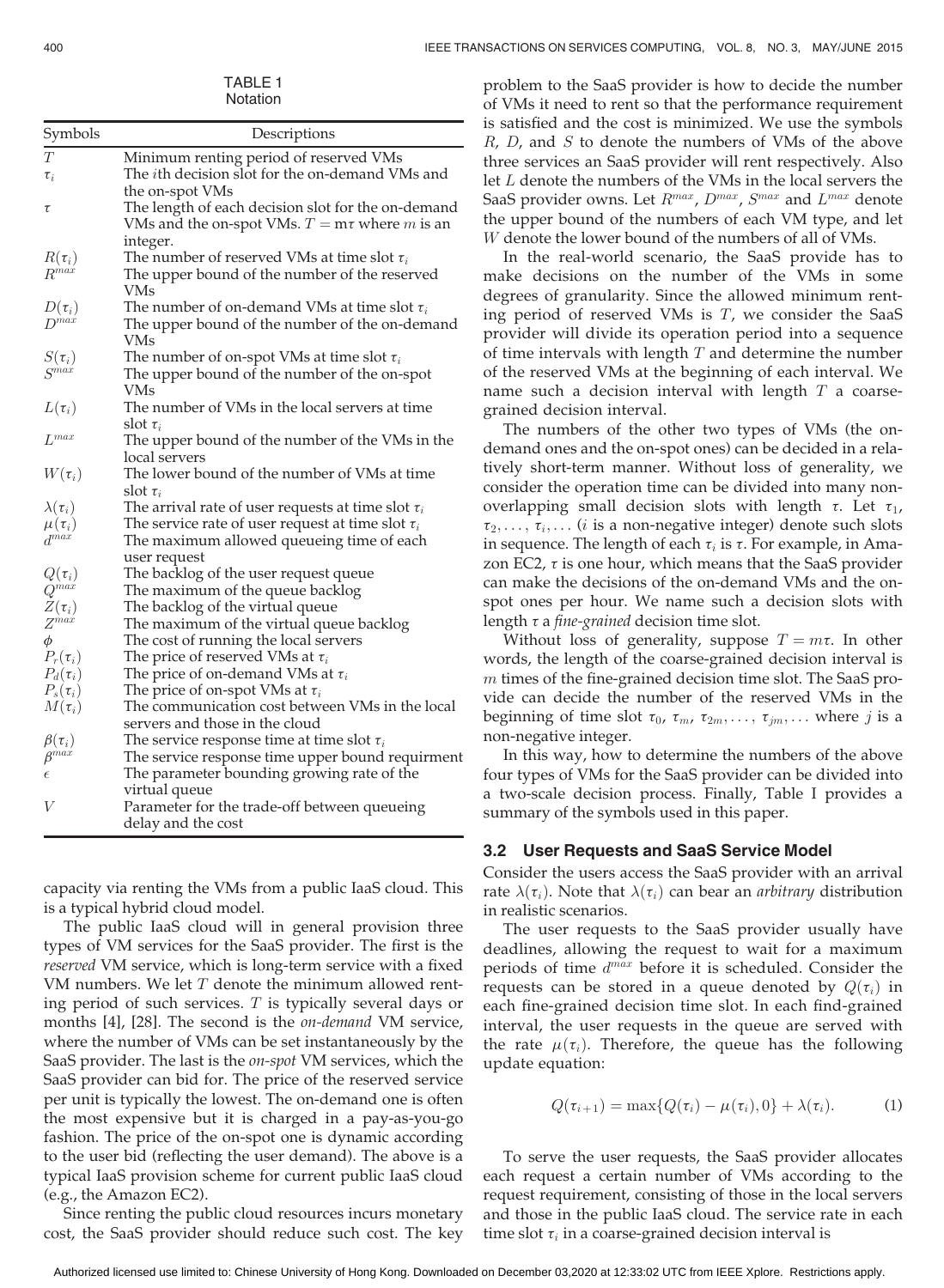$$
\mu(\tau_i) = (L(\tau_i) + R(\tau_i) + D(\tau_i) + S(\tau_i)) \cdot c,\tag{2}
$$

where  $L(\tau_i)$ ,  $R(\tau_i)$ ,  $D(\tau_i)$ , and  $S(\tau_i)$  denote the number of the local server VMs, reserved VMs, on-demand VMs, and on-spot VMs in time slot  $\tau_i$ , respectively. c is the service capacity of a single VM, i.e., the number of requests that can be served by a VM per time slot. Without loss of generality, we assume that VMs are homogenous in terms of service capacity (otherwise, the capacity of VMs can be normalized theoretically). We consider the real-world case that the allocated VMs may communicate with each other. In practice, the intra-communications among the local servers or in the cloud per se are free, while intercommunications between the local servers and the IaaS cloud will be charged.

# 3.3 Cost Model

We consider that the cost of the SaaS provider includes running the local servers, purchasing three types of VMs, and the communication cost between the VMs across the cloud and local servers, as follows:

$$
Cost(\tau_i) = \phi + R(\tau_i)P_r(\tau_i) + D(\tau_i)P_d(\tau_i)
$$
  
+  $S(\tau_i)P_s(\tau_i) + M(\tau_i)$ , (3)

where  $\phi$  is the cost of running the local servers, which is a constant without loss of generality, and  $M(\tau_i)$  denotes the communication cost between the VMs in the local servers and those in the cloud.  $R(\tau_i)$ ,  $D(\tau_i)$ , and  $S(\tau_i)$  are the numbers of the reserved, on-demand, and on-spot VMs in time slot  $\tau_i$  respectively, and  $P_r(\tau_i)$ ,  $P_d(\tau_i)$ , and  $P_s(\tau_i)$  are their prices respectively. Note that  $R(\tau_i)$  and  $P_r(\tau_i)$  remain constant in each coarse-grained decision interval, *i.e.*, from  $\tau_{jm}$ to  $\tau_{(i+1)m-1}$  where *j* is a non-negative integer.

# 3.4 Problem Formulation

The SaaS provider can optimize its cost via a two-scale decision process: decide the reserved VM number in each coarse-grained decision interval with length  $T$  and decide the numbers of the on-demand and on-spot VMs in each fine-grained decision time slot  $\tau_i$  in the interval, such that the time-average expecting cost is minimized. Formally,

$$
\quad \text{s.t.} \quad
$$

$$
\min\lim_{t\to\infty}\frac{1}{t}\sum_{i=0}^{t-1}\mathbb{E}[Cost(\tau_i)]\tag{4}
$$

$$
0 \le L(\tau_i) \le L^{max}, 0 \le R(\tau_i) \le R^{max},
$$
  
\n
$$
0 \le D(\tau_i) \le D^{max}, 0 \le S(\tau_i) \le S^{max}.
$$
\n(5)

$$
L(\tau_i) + R(\tau_i) + D(\tau_i) + S(\tau_i) \ge W(\tau_i)
$$
 (6)

$$
\forall \tau_i, Q(\tau_i) < Q^{max} \tag{7}
$$

$$
0 \le \beta(\tau_i) \le \beta^{max}.\tag{8}
$$

The symbol  $E$  denotes the statistical expectation. The detailed descriptions of Equations (5)-(8) are as follows.

Equation (5). The SaaS provider can bound the numbers of VMs of the four types by  $L^{max}$ ,  $R^{max}$ ,  $D^{max}$ , and  $S^{max}$ 

respectively. For instance, the number of reserved VMs can be bounded if the provider just want to purchase a small number of reserved VMs due to its service type, or it prefers to limit the purchasing cost.

*Equation* (6). In each time slot  $\tau_i$ , the provisioned VMs must satisfy the capability requirement  $W(\tau_i)$  ensuring that the requests can be served in a quality required by the SaaS provider.

Equation (7). Each request in the queue has a maximum delay, i.e., the request should be served before the deadline. To guarantee this, the backlog of queue  $Q(\tau_i)$  should satisfy this equation, where  $Q^{max}$  is the maximum backlog. The Section 3.2 will show more details on this technique.

Equation (8). An SLA contract is established between the SaaS provider and the its users, specifying a given response time requirement  $\beta^{max}$ . Thus, to ensure that the SLA contract is not violated, the response time  $\beta(\tau_i)$ should be bounded.

# 4 ONLINE DYNAMIC ALLOCATION ALGORITHM

To achieve the minimum time-averaged cost in Equation (4) is a huge challenge, since the SaaS provider cannot have the knowledge of the future user requests and VM prices in advance in the real practice.

In this section, we first discuss how we tackle the resource requirement heterogeneity of user requests, which is typical in real-world scenarios. Then we discuss our virtual queue notion to bound the request delay so as to meet the SLA contract. Based on these considerations, we then build the Lyapunov optimization model [10] and convert the cost minimization problem into a solvable one. We design an online dynamic provision algorithm to solve this problem. ODPA is able to approach the minimum time average cost without any a priori knowledge of the future user request workload and the future IaaS VM prices.

# 4.1 Heterogeneity-Aware Sub-Queues

One of the major challenges to build a queueing model for a hybrid cloud is to handle the heterogeneity of user requests to the SaaS. In realistic scenarios, different user requests may involve different computational resources of VMs, and incur different resource requirements. For example, a request may start a computation-intensive job and require more CPU capacity but less I/O capacity.

Consider the local servers of the SaaS provider that is typically limited in resource. A request may wait in the queue because one of the resource requirements cannot be entertained as the resource is a bottleneck. For example, in case that the CPU of the local servers is extensively exploited, the computation-intensive requests would have to be blocked even if another resource such as the memory is still quite sufficient.

Hence, we should take care of such heterogeneity of user requests. We consider the queue is occupied with heterogeneous user requests and tackle this real-world challenge with a queue anatomy approach. To the best of our knowledge, we are the first to take the request heterogeneity into the Lyapunov optimization queueing model.

To address this issue, we map the queue  $Q(\tau_i)$  into a set of sub-queues  $Q_k(\tau_i)$ ,  $k = 1, 2, \ldots, n$ . The operation of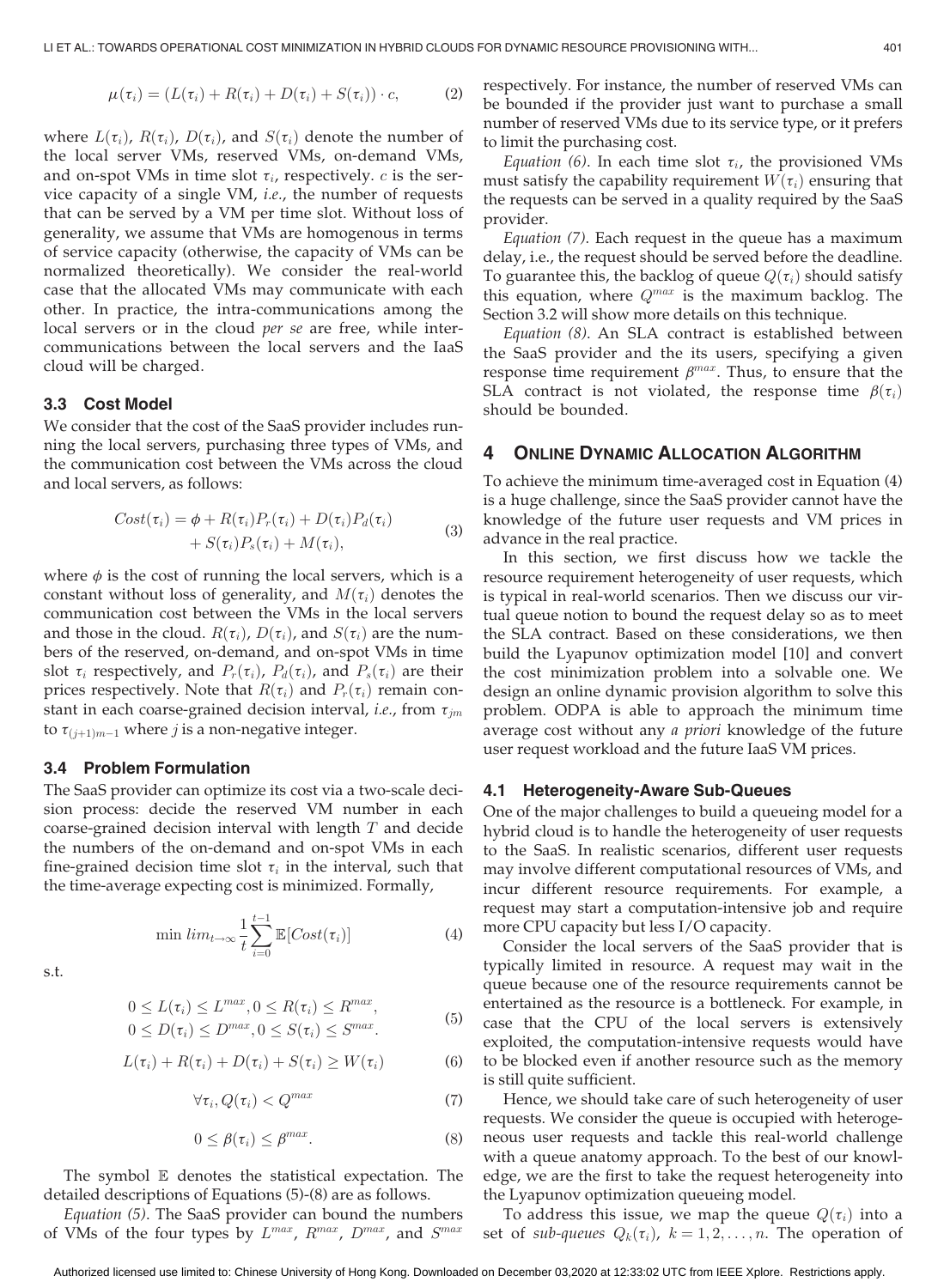the sub queue is described as follows. Each sub-queue  $Q_k(\tau_i)$  is corresponding to a certain type of resource (suppose there are  $n$  types of resources), like vCPU number, memory size requirement, and so on. One request is composed of the requests of each resources. For example, a user request need 2 vCPUs and 4 GB memory in total to finish its services. Among those resources, there must be one resource that is the bottleneck resource, which is the most scarce one in the cloud and is about to affect the service performance. Thus, when a request arrives, its bottleneck resource first enters a sub queue, and its requests for other resources also enters every sub-queue  $Q_k(\tau_i)$ respectively. When the request is queueing in  $Q(\tau_i)$ , we consider it is queueing for each type of resource in  $Q_k(\tau_i)$ . The requst leaves  $Q(\tau_i)$  only if it can be served by the bottleneck resource  $p$  and leave the corresponding sub-queue  $Q_p(\tau_i)$  at the same time. In this case, the request also leave the other sub-queues.

Therefore, the service rate of  $Q(\tau_i)$  (as well as that of each sub-queue  $Q_k(\tau_i)$  is determined by the service rate of the bottleneck sub-queue  $Q_p(\tau_i)$ . We name the bottleneck subqueue the prime sub-queue and the others the accompany sub-queues. Note that it is also easy to alter the prime subqueue to another one if the bottleneck computing resource changes. We thus model the heterogeneity of user requests with such sub-queues.

# 4.2 Delay-Aware Virtual Queue

As previously mentioned, user request has a deadline  $d^{max}$  to meet after it enters  $Q(\tau_i)$ . To handle this situation, we apply  $\epsilon$ -persistent service queue technique [29] to bound the worst-case delay of the dequeuing operations, so as to ensure that a request can be served before its deadline.

Let  $Z_k(\tau_i)$  denote a queue associated with  $Q_k(\tau_i)$ . Its update equation is as follows:

$$
Z_k(\tau_i + 1) = \max\{Z_k(\tau_i) - \mu_k(\tau_i) + \epsilon_k 1_{Q_k(\tau_i) > 0}, 0\}, \quad (9)
$$

where  $1_{Q_k(\tau_i)>0}$  is an indicator function taking the value 1 if  $Q_k(\tau_i) > 0$ , and 0 otherwise.  $\epsilon_k$  is a parameter that controls the growing rate of the delay-aware virtual queue  $Z_k$ , which has an impact on the queueing time of a request (We will discuss the details on  $\epsilon_k$  later). Note that queue  $Z_k$  is only a virtual queue, which is not the real request queue as queue  $Q_k$ . The reason that we bring in virtual queue is that it is useful to help us to bound the deadline the the requests, and is able to be integrated in the Lyapunov optimization framework.

Queue  $Z_k$  has the same service rate as that of queue  $Q_k$ , but has a different growing process. According to Eq. (9), queue  $Z_k$  grows if and only if queue  $Q_k$  is not empty.

Recall that queue  $Q_k$  is bounded (Eq. (7)), i.e.,  $\forall \tau_i, Q(\tau_i) < Q_k^{max}$ , where  $Q_k^{max}$  is the maximum backlog of  $Q_k$ . According to Eq. (9), we can also find that virtual queue  $Z_k$  is bounded, *i.e.*,  $\forall \tau_i, Z(\tau_i) < Z_k^{max}$ , where  $Z_k^{max}$  is the maximum backlog of  $Z_k$ . To ensure that the requests are served before the deadline, we have the following lemma.

**Lemma 1.** Given that  $Q_k(\tau_i) \leq Q_k^{max}$  and  $Z_k(\tau_i) \leq Z_k^{max}$ , the user requests have the maximum delay of  $d_k^{max}$ , in which:

$$
d_k^{max} = \left\lceil \left( Q_k^{max} + Z_k^{max} \right) / \epsilon_k \right\rceil \tag{10}
$$

Proof. We prove this by contradiction, *i.e.*, assuming that requests  $\lambda_k(t)$  are served at  $t + d'$ , where  $d' >$  $\lceil (Q_k^{max} + Z_k^{max})/\epsilon_k \rceil$ . Since queues are served in the FIFO manner, during the time interval  $[t+1, t+ d']$ , arrived requests are not served, i.e., the served requests are only the ones arrived before  $t$ , and thus we have

$$
\sum_{\tau_i=t+1}^{t+d'} \mu_k(\tau_i) \le Q_k(t) - \lambda_k(t) < Q_k(t) < Q_k^{max}.\tag{11}
$$

According to Equation. (9), we have  $Z_k(t+1) \geq Z_k(t)$  $\mu_k(t) + \epsilon_k$ . By summing it during the time interval  $[t+1, t+d']$ , we further have  $Z_k(t+d') - Z_k(t) \geq$  $-\sum_{\tau_i=t+1}^{t+d'}\mu_k(\tau_i) + d'\epsilon_k$ . Since it is already known that  $Z_k(t) \geq 0$  and  $Z_k(t + d') \leq Z_k^{max}$ , we have

$$
\sum_{\tau_i=t+1}^{t+d'} \mu_k(\tau_i) \ge d'\epsilon_k - Z_k^{max} \tag{12}
$$

Combine Equations (11) and (12), we get

$$
d' < \left(Q_k^{max} + Z_k^{max}\right) / \epsilon_k. \tag{13}
$$

Equation (13) is contradictory with the assumption. Thus Lemma 1 is proved.  $\Box$ 

For parameters  $\epsilon_k$  and  $\epsilon_l$  for sub-queues k and l respectively, we have the following relationship.

**Theorem 1.** Given that  $\forall k, Q_k(\tau_i) \leq Q_k^{max}$  and  $Z_k(\tau_i) \leq Z_k^{max}$ ,  $\forall k, l, k \neq l$ , the following equation holds:

$$
\frac{\epsilon_k}{\epsilon_l} = \frac{Q_k^{max} + Z_k^{max}}{Q_l^{max} + Z_l^{max}}.
$$
\n(14)

Proof. Since the property of the sub-queues implies that the elements with the same index has the same dequeue time, we have  $d_k^{max} = d_l^{max}$ . Then using Eq. (10) induced by Lemma. 1, we can get Eq.  $(14)$ .

#### 4.3 Lyapunov Optimization

At each time slot  $\tau_i$ , we select and control the prime queue  $Q_p(\tau_i)$  (i.e., p is the bottleneck resource index), and other sub-queues are also controlled following the bottleneck one.

Let  $\Theta(\tau_i)$  denote the vector  $[Q_p(\tau_i), Z_p(\tau_i)]$ . We define a Lyapunov function as follows:

$$
L(\Theta(\tau_i)) \triangleq \frac{1}{2} [Q_p(\tau_i)^2 + Z_p(\tau_i)^2]. \tag{15}
$$

The one-slot conditional Lyapunov drift is defined as

$$
\Delta(\Theta(\tau_i)) \triangleq \mathbb{E}\left\{L(\Theta(\tau_i+1)) - L(\Theta(\tau_i))|\Theta(\tau_i)\right\}.
$$
 (16)

Following the drift-plus-penalty algorithm [30], our aim is to make decisions on the state of VMs to minimize the upper bound of the following drift-plus-penalty expression given the current system state:

Authorized licensed use limited to: Chinese University of Hong Kong. Downloaded on December 03,2020 at 12:33:02 UTC from IEEE Xplore. Restrictions apply.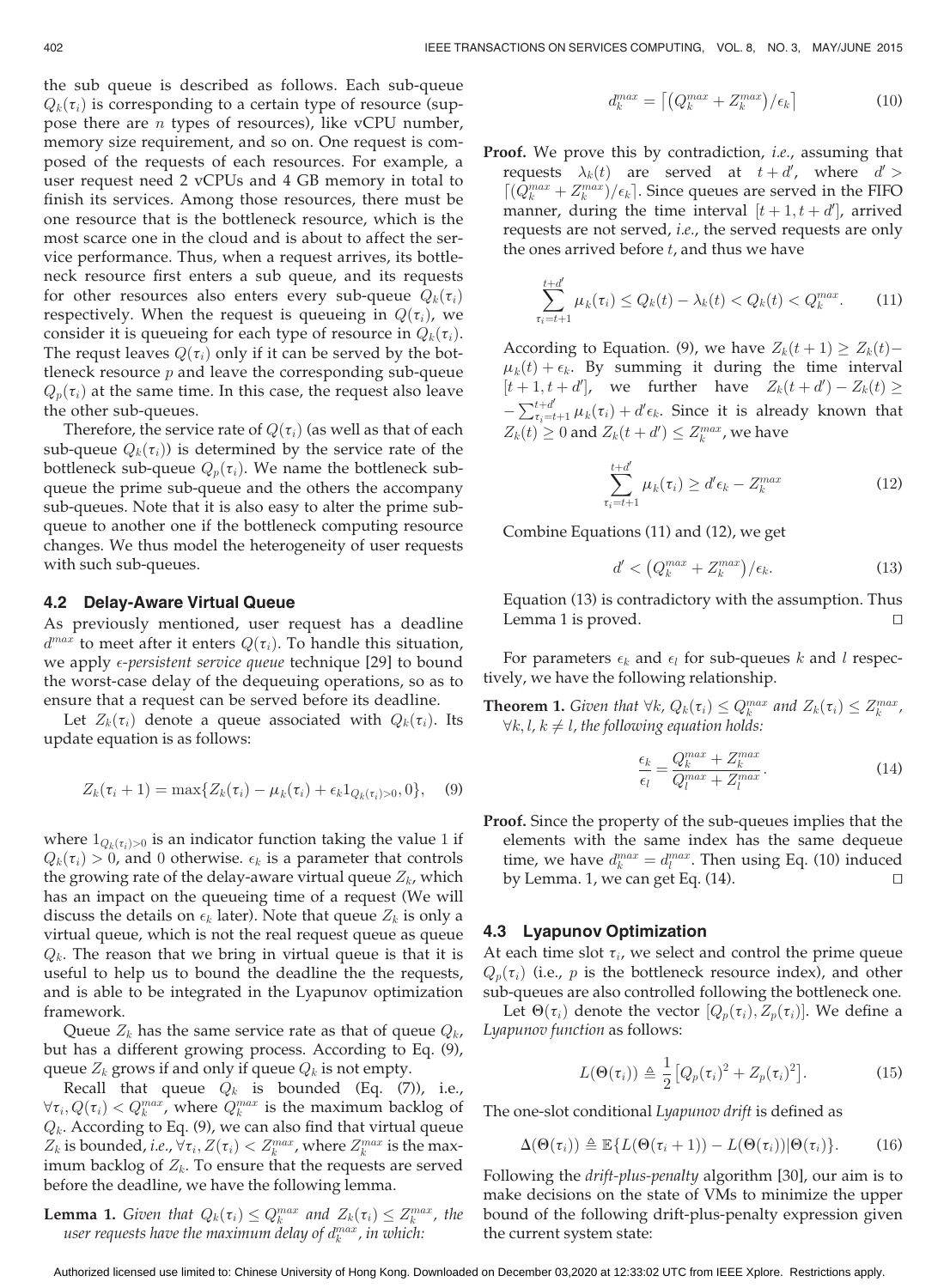

Fig. 1. Architecture of the system and ODPA.

$$
\Delta(\Theta(\tau_i)) + V \mathbb{E}\{Cost(\tau_i)|\Theta(\tau_i)\},\tag{17}
$$

where  $V$  is a parameter determined by the SaaS provider to achieve a best tradeoff between queueing delay and the cost, to be discussed later.

The following theorem derives the upper bound of the drift-plus-penalty expression.

**Theorem 2.** Assume that  $0 \leq \lambda_p \leq \lambda_p^{max}$ ,  $0 \leq \mu_p \leq \mu_p^{max}$ , and  $Q_p(\tau_i) < Q_p^{max}$ , the drift-plus-penalty expression satisfies:

$$
\Delta(\Theta(\tau_i)) + V \mathbb{E}\{Cost(\tau_i)|\Theta(\tau_i)\}\n\n\leq B + V \mathbb{E}\{Cost(\tau_i)|\Theta(\tau_i)\}\n\n+ Q_p(t) \mathbb{E}\{(\lambda_p(\tau_i) - \mu_p(\tau_i))|\Theta(\tau_i)\}\n\n+ Z_p(t) \mathbb{E}\{(\epsilon_p - \mu_p(\tau_i))|\Theta(\tau_i)\},
$$
\n(18)

where B is

$$
B = \frac{1}{2} \max\{ (\mu_p^{max})^2, \epsilon_p^2 \} + \frac{1}{2} ((\mu_p^{max})^2 + (\lambda_p^{max})^2).
$$
 (19)

#### Proof. According to Equation (1), we have

$$
Q_p(\tau_i + 1)^2 = (\max\{Q_p(\tau_i) - \mu_p(\tau_i), 0\} + \lambda_p(\tau_i))^2
$$
  
\$\leq Q\_p(\tau\_i + 1)^2 + \mu\_p(\tau\_i)^2 + \lambda\_p(\tau\_i)^2 + 2Q\_p(\lambda\_p(\tau\_i) - \mu\_p(\tau\_i)).

Then we can obtain the following:

$$
\begin{split} & \frac{Q_p(\tau_i+1)^2 - Q_p(\tau_i)^2}{2} \\ &\leq Q_p(\tau_i)(\lambda_p(\tau_i) - \mu_p(\tau_i)) + \frac{\left(\lambda_p(\tau_i) - \mu_p(\tau_i)\right)^2}{2} \\ &\leq Q_p(\tau_i)(\lambda_p(\tau_i) - \mu_p(\tau_i)) + \frac{1}{2}\left(\left(\mu_p^{max}\right)^2 + \left(\lambda_p^{max}\right)\right)^2. \end{split}
$$

According to Equation (9), we have

$$
Z_p(\tau_i+1) \leq Z_p(\tau_i) - \mu_p(\tau_i) + \epsilon_p.
$$

Squaring both sides yields

$$
Z_p(\tau_i+1)^2 \leq (Z_p(\tau_i) - \mu_p(\tau_i) + \epsilon_p)^2
$$

and then we have the following:

$$
\frac{Z_p(\tau_i+1)^2 - Z_p(\tau_i)^2}{2}
$$
\n
$$
\leq Z_p(\tau_i)(\epsilon_p - \mu_p(\tau_i)) + \frac{(\mu_p(\tau_i) - \epsilon_p)^2}{2}
$$
\n
$$
\leq Z_p(\tau_i)(\epsilon_p - \mu_p(\tau_i)) + \frac{1}{2} \max\{(\mu_p^{max})^2, \epsilon_p^2\}.
$$

We can get the following based on the above inductions:

$$
L(\Theta(\tau_i+1)) - L(\Theta(\tau_i))
$$
  
= 
$$
\frac{Q_p(\tau_i+1)^2 - Q_p(\tau_i)^2}{2} + \frac{Z_p(\tau_i+1)^2 - Z_p(\tau_i)^2}{2}
$$
  

$$
\leq B + Q_p(\tau_i)(\lambda_p(\tau_i) - \mu_p(\tau_i)) + Z_p(\tau_i)(\epsilon_p - \mu_p(\tau_i)).
$$

By taking the expectation and adding  $V \mathbb{E} \{ Cost(\tau_i) | \Theta(\tau_i) \}$ to both sides, we can obtain Equation (18).  $\Box$ 

Rewriting Equation (18) by substituting  $\mu(\tau_i)$  and Cost  $(\tau_i)$  in Equations (2) and (3), we turn the drift-plus-penalty upper bound minimization problem into the following problem P0:

$$
\min \mathbb{E} \{ R(\tau_i) (V P_r(\tau_i) - Q_p(\tau_i) - Z_p(\tau_i)) | \Theta(\tau_i) \}
$$
\n
$$
+ \mathbb{E} \{ D(\tau_i) (V P_d(\tau_i) - Q_p(\tau_i) - Z_p(\tau_i)) | \Theta(\tau_i) \}
$$
\n
$$
+ \mathbb{E} \{ S(\tau_i) (V P_s(\tau_i) - Q_p(\tau_i) - Z_p(\tau_i)) | \Theta(\tau_i) \}
$$
\n
$$
+ \mathbb{E} \{ L(\tau_i) (-Q_p(\tau_i) - Z_p(\tau_i)) + V M(\tau_i) | \Theta(\tau_i) \}
$$
\n(20)

s.t. Equations (5), (6), (7), (8).

#### 4.4 Online Dynamic Provision Algorithm

By analyzing the optimization problem with a Lyapunov optimization framework, we are able to tackle the complicated time-average cost minimization problem into P0. P0 can then be decoupled into three parts, namely, the longterm scheduling, the short-term scheduling, and the dynamic provisioning. It can then be handled with a separation-ofconcern approach: Every part can be solved individually with efficient algorithms while the time-average cost can be minimized. Fig. 1 overviews the framework of ODPA. What follows elaborates these three key parts.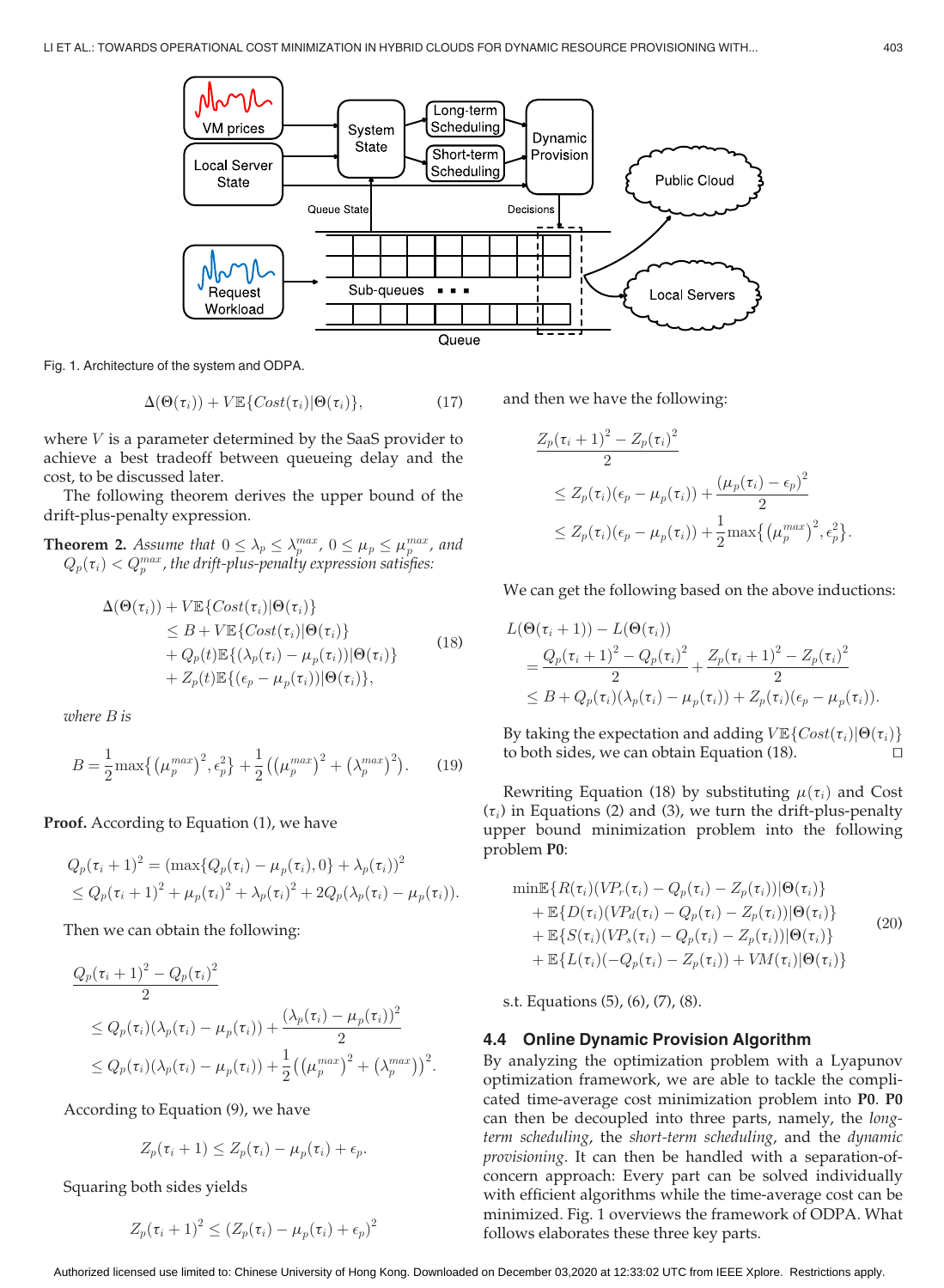# 4.4.1 Long-Term Scheduling

The SaaS provider optimizes its cost at the beginning of each coarse-grained interval with length T.

The number of reserved VMs to be rented can be decided with the following optimization problem P1:

$$
\min_{R(\tau_i)} R(\tau_i)(VP_r(\tau_i) - Q_p(\tau_i) - Z_p(\tau_i))
$$
\n
$$
\text{s.t. Equations (5), (6), (7), (8).} \tag{21}
$$

It is easy to see that the objective and constraints of P1 are all linear. Hence, P1 can be efficiently solved with linear programming.

# 4.4.2 Short-Term Scheduling

The SaaS provider decides the numbers of the local servers VMs, the on-demand VMs, and the on-spot VMs in every fine-grained time slot  $\tau_i$  of each coarse-grained interval. The system state includes  $Q_p(\tau_i)$ ,  $Z_p(\tau_i)$ ,  $\lambda_p(\tau_i)$ , the pricing information  $P_d(\tau_i)$ ,  $P_s(\tau_i)$ , and the remained resource capacities of local servers, e.g., remained CPU, memory, and etc.

With the knowledge of long-term scheduling (the solution to P1), the numbers of the various VMs can be optimized via solving the following problem P2:

$$
\min_{D(\tau_i), S(\tau_i), L(\tau_i)} D(\tau_i)(VP_d(\tau_i) - Q_p(\tau_i) - Z_p(\tau_i)) + S(\tau_i)(VP_s(\tau_i) - Q_p(\tau_i) - Z_p(\tau_i)) + L(\tau_i)(-Q_p(\tau_i) - Z_p(\tau_i)) \text{s.t. Equations (5), (6), (7), (8).
$$
 (22)

Similar to P1, P2 is also a linear optimization problem which can be easily solved with linear programming.

We now theoretically analyze the performance of ODPA scheduling. We first give the worst case delay of the requests and then find the performance bound of the algorithm.

**Lemma 2.** If ODPA is implemented and given that  $0 < P_r(t) \leq$  $P_r^{max}$ ,  $0 < P_d(\tau_i) \le P_d^{max}$ ,  $0 < P_s(\tau_i) \le P_s^{max}$ ,  $0 \le \epsilon_k \le$  $\mu_k^{max}$ , and  $V > 0$ , we have:

(i). The length of  $Q_k$  and  $Z_k$  can be bounded by the following:

$$
Q_k^{max} = V \max\{P_r^{max}, P_d^{max}, P_s^{max}\} + \lambda_k^{max},
$$
  
\n
$$
Z_k^{max} = V \max\{P_r^{max}, P_d^{max}, P_s^{max}\} + \epsilon_k.
$$
\n(23)

(ii). The worst case delay  $d_k^{max}$  of the requests in sub-queue  $i$  is:

$$
d_k^{max} = \left\lceil \frac{2V \max\{P_r^{max}, P_d^{max}, P_s^{max}\} + \lambda_k^{max} + \epsilon_k}{\epsilon_k} \right\rceil. \tag{24}
$$

(iii). The worst case delay  $d_k^{max}$  and  $d_l^{max}$  of sub-queue k and l are equal,  $\forall k, l, k \neq l$ :

$$
d_k^{max} = d_l^{max}.\tag{25}
$$

**Proof.** (i). To prove this, we need to prove  $\forall \tau_i$ ,  $Q_k(\tau_i) \leq$  $V$ max $\{P_r^{max}, P_d^{max}, P_s^{max}\} + \lambda_k^{max}$  and  $Z_k(\tau_i) \leq V$ max $\{P_r^{max}, P_s^{max}\}$  $P_d^{max}, P_s^{max}$  +  $\epsilon_k$ . We prove this by induction. For  $\tau_i = 0$ , we have  $Q_k(0) = 0 \leq V \max\{P_r^{max}, P_d^{max}, P_s^{max}\} + \lambda_k^{max}$ and  $Z_k(0) = 0 \leq V \max\{P_r^{max}, P_d^{max}, P_s^{max}\} + \epsilon_k$ . Assume

that the equations hold for  $\tau_i$ , we induce that they also hold for  $\tau_i + 1$ . We first consider  $Q_k$ . (1) if  $Q_k(\tau_i) \leq V \max\{P^{max}_r,P^{max}_d,P^{max}_s\}$ . We can obtain the following:

$$
Q_k(\tau_i + 1) = \max\{Q_k(\tau_i) - \mu_k(\tau_i), 0\} + \lambda_k(\tau_i)
$$
  
\n
$$
\leq Q_k(\tau_i) + \lambda_k(\tau_i)
$$
  
\n
$$
\leq V \max\{P_r^{max}, P_d^{max}, P_s^{max}\} + \lambda_k(\tau_i)
$$
  
\n
$$
\leq V \max\{P_r^{max}, P_d^{max}, P_s^{max}\} + \lambda_k^{max}.
$$

(2) In the other case, if  $V$ max $\{P_r^{max}, P_d^{max}, P_s^{max}\}$  <  $Q_k(\tau_i) \leq V \max\{P^{max}_r, P^{max}_d, P^{max}_s\} + \lambda_k^{max}$ . In this case, the following holds:

$$
Q_k(\tau_i)+Z_k(\tau_i)\geq Q_k(\tau_i)>V\max\{P_r^{max},P_d^{max},P_s^{max}\}.
$$

Based on this inequation, according to Equation (20), we can see that  $R(\tau_i)$ ,  $D(\tau_i)$ ,  $S(\tau_i)$  and  $L(\tau_i)$  would choose its maximum value respectively, and thus  $\mu_k(\tau_i) = (L^{max} +$  $R^{max} + D^{max} + S^{max}) \cdot c = \mu_k^{max}$ . In case (2.1), if  $Q_k(\tau_i)$  –  $\mu_k^{max} \leq 0$ , refers to Equation (1), we have

$$
Q_k(\tau_i + 1) = \lambda_k(\tau_i) \leq \lambda_k^{max}
$$
  
 
$$
\leq V \max\{P_r^{max}, P_d^{max}, P_s^{max}\} + \lambda_k^{max}.
$$

(2.2) If  $Q_k(\tau_i) - \mu_k^{max} > 0$ . Recall that we assumed the queue  $Q_k$  is finite(Equation (7)) and thus in the optimization process  $\mu_k^{max} \geq \lambda_k^{max}$  holds, we have

$$
Q_k(\tau_i + 1) = Q_k(\tau_i) - \mu_k^{max} + \lambda_k^{max}
$$
  
\n
$$
\leq Q_k(\tau_i) \leq V \max\{P_r^{max}, P_d^{max}, P_s^{max}\} + \lambda_k^{max}.
$$

Hence, we prove that

$$
Q_k(\tau_i+1) \leq V \max\{P_r^{max}, P_d^{max}, P_s^{max}\} + \lambda_k^{max},
$$

and thus prove the case of  $Q_k$ .

We next consider  $Z_k$ , which is similar to  $Q_k$ . (1) if  $Z_k(\tau_i) \leq V \text{max}\lbrace P_r^{max}, P_d^{max}, P_s^{max} \rbrace$ , we have

$$
Z_k(\tau_i + 1) = \max\{Z_k(\tau_i) - \mu_k(\tau_i) + \epsilon_k 1_{Q_k(\tau_i) > 0}, 0\}
$$
  
\$\leq Z\_k(\tau\_i) + \epsilon\_k \leq V \max\{P\_r^{max}, P\_d^{max}, P\_s^{max}\} + \epsilon\_k\$.

(2) In the other case, if  $V$ max $\{P_r^{max}, P_d^{max}, P_s^{max}\}$  <  $Z_k(\tau_i) \leq \text{Vmax}\lbrace P_r^{\text{max}}, P_d^{\text{max}}, P_s^{\text{max}} \rbrace + \epsilon_k$ . Similar to the case of  $Q_k$ ,  $\mu_k(\tau_i) = \mu_k^{max}$ . (2.1) if  $Z_k(\tau_i) \leq \mu_k^{max} - \epsilon_k$ , refers to Equation (9), we have

$$
Z_k(\tau_i+1) = 0 \le V \max\{P_r^{max}, P_d^{max}, P_s^{max}\} + \epsilon_k.
$$

(2.2) If  $Z_k(\tau_i) > \mu_k^{max} - \epsilon_k$ , and according to the assumption that  $0 \leq \epsilon_k \leq \mu_k^{max}$ , we have

$$
Z_k(\tau_i + 1) = Z_k(\tau_i) - \mu_k^{max} + \epsilon_k \le Z_k(\tau_i)
$$
  
\n
$$
\le V \max\{P_r^{max}, P_d^{max}, P_s^{max}\} + \epsilon_k.
$$

Hence, we prove that

$$
Z_k(\tau_i) \leq V \max\left\{P_r^{max}, P_d^{max}, P_s^{max}\right\} + \epsilon_k,
$$

and thus prove the case of  $Z_k$ .

(ii). Combine Equations (10) and (23), we can easily get Equation (24).

Authorized licensed use limited to: Chinese University of Hong Kong. Downloaded on December 03,2020 at 12:33:02 UTC from IEEE Xplore. Restrictions apply.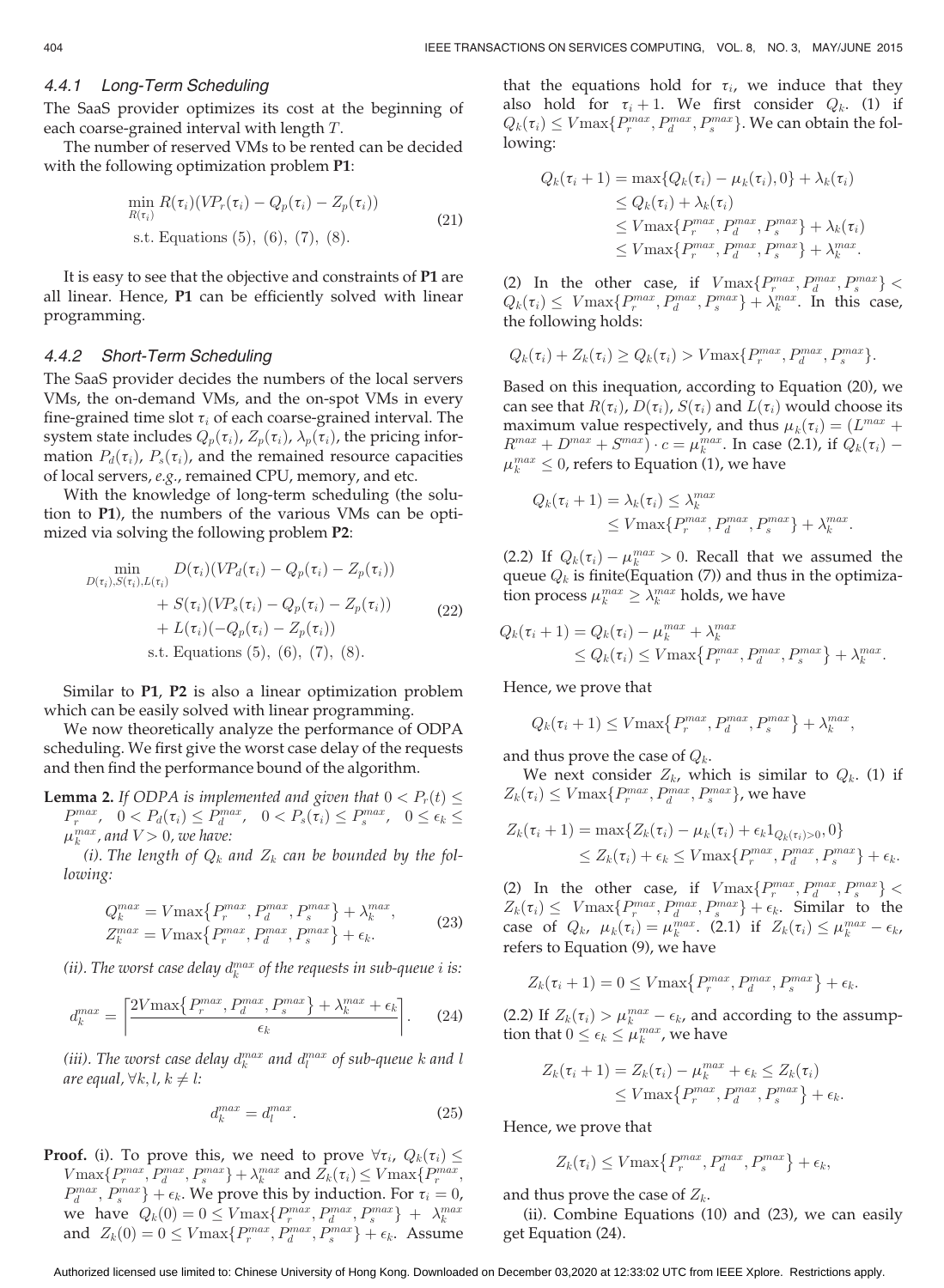(iii). The settings of sub-queues infer that the elements in the sub-queues have the same time interval for enqueue and dequeue operation for each request, and thus the maximum deadlines are the same.  $\Box$ 

Based on this lemma, we derive the following theorem.

Theorem 3. ODPA can bound the time average cost as follows:

$$
lim_{t \to \infty} \frac{1}{t} \sum_{i=0}^{t-1} \mathbb{E}[Cost(\tau_i)] \le \frac{1}{t} \sum_{i=0}^{t-1} c_{\tau_i}^* + \frac{B}{V}.
$$
 (26)

**Proof.** We define  $c_{\tau_i}^*$  as the minimum ideal value of  $\mathbb{E}[Cost(\tau_i)]$  if the request information is already known before time slot  $\tau_i$ , subjects to  $\mu_p(\tau_i) - \lambda_p(\tau_i) \leq 0$  and  $\mu_p(\tau_i) - \epsilon_p \leq 0$ . Inspired by [31], we define the 1-slot sample path drift  $\Delta_1(\Theta(\tau_i))$  without expectation as following:

$$
\Delta_1(\Theta(\tau_i)) \triangleq L(\Theta(\tau_{i+1})) - L(\Theta(\tau_i)).
$$

Similar to the previous Lyapunov analysis, we have

$$
\Delta_1(\Theta(\tau_i)) \leq B - Q_p(\tau_i)(\mu_p(\tau_i) - \lambda_p(\tau_i)) - Z_p(\mu_p(\tau_i) - \epsilon_p).
$$

By adding  $V \mathbb{E}[Cost(\tau_i)]$  to both sides, and using the optimizing process discussed in ODPA which finds the optimum  $\mu_{p'}^*$  we can obtain

$$
\Delta_1(\Theta(\tau_i)) + V \mathbb{E}[Cost(\tau_i)] \leq B + c_r^* \n- Q_k(\tau_i) (\mu_p^*(\tau_i) - \lambda_p(\tau_i) \n- Z_k(\tau_i) (\mu_p^*(\tau_i) - \epsilon_k) \n\leq B + Vc_r^*.
$$

By summing the above equation over  $t$  slots, and dividing by  $kV$ , we can get

$$
\frac{L(\Theta(\tau_t) - L(\Theta(0)))}{tV} + \frac{1}{t} \sum_{i=0}^{t-1} \mathbb{E}[Cost(\tau_i)] \leq \frac{1}{t} \sum_{i=0}^{t-1} c_r^* + \frac{B}{V}.
$$

Since  $L(\Theta(t)) \ge L(\Theta(0)) = 0$  and we extend t to the infinity, we can prove the theorem:

$$
lim_{t\to\infty}\frac{1}{t}\sum_{i=0}^{t-1}\mathbb{E}[Cost(\tau_i)] \leq \frac{1}{t}\sum_{i=0}^{t-1}c_{\tau_i}^* + \frac{B}{V},
$$

where  $\frac{1}{t} \sum_{i=0}^{t-1} c_{\tau_i}^*$  is the minimum possible time average cost if the future information of subsequent slots is known, B is defined in Equation (19).

The above theorem shows the  $[O(1/V), O(V)]$  trade-off between cost and delay. By increasing the value of  $V$ , we can get the near-optimal value of time average cost but bring in larger queue length and longer delay. We verify it with our experimental study with real-world data in what follows.

#### 4.4.3 Dynamic Provisioning

We now consider the communication cost  $M(\tau_i)$ . Given the solutions of long-term and short-term scheduling, we should then decide the locations of the VMs to minimize

the communication cost with SLA guarantee. As discussed before, although the intra communication of the local servers or the cloud is free, the communication between the local servers and the cloud will be charged. A good provision of VMs to the local servers and the IaaS cloud should be able to minimize the communication cost at each slot. The optimization problem is defined in the following P3 formulation

$$
\min_{\text{st.}} \quad V \cdot M(\tau_i) \n\text{s.t.} \quad \text{constraint}(8). \tag{27}
$$

Unfortunately, P3 is not an easily tractable problem. We prove it NP-complete, and then resort to a fast online heuristic algorithm.

#### Theorem 4. The problem of P3 is NP-complete.

Proof. By regarding the VMs as the vertices and the communication links between the local servers and the IaaS as the edges of the graph, the SaaS system can be modeled as a graph. Each edge is then weighted with its corresponding communication cost. The local servers and the IaaS clouds are then regarded as two fixsized partitions of the graph. P3 is to find the partition that minimize the edge weights across the two fixed unequal sized sets.

We now show that this problem belongs to NP. For a given graph  $G = (V, E)$  and size  $|V|$ , we use the edge set  $E' \subseteq E$  as a certificate for G. For each edge e in  $E'$ , we can check whether its two endpoints are in different partitions and whether  $|\{e|\forall e \in E'\}|$  is equal to  $|V|$ in polynomial time. In other words, verifying the certificate can be solved in polynomial time, and hence P3 belongs to NP.

We next prove P3 NP-hard by reducing it from Minimum Graph Bisection problem (MGBP), a known NPcomplete problem [32]. Given an instance  $G = (V, E)$  $(|V| = 2n_1$ ,  $n_1 \in N^+$ ) of MGBP, we reduce it to an instance of **P3**. Assuming  $n_2 > n_1$ , we form  $G' = (V', E')$ by adding a clique of size  $n_2 - n_1$  with  $+\infty$  edge weights to G. This can be done in polynomial time. We then show this transformation is in nature a reduction.

Suppose  $S \subseteq E$  is a cut set of size |V| in G. S is also a cut set of size |V| in  $G'$ , i.e.,  $S = S'$ , since edges of new added clique have  $+\infty$  weights and they cannot be in the cut set of G'. Conversely, suppose  $S' \subseteq E'$  is a cut set of size  $|V|$  in  $G'$ . Since clique edges cannot be in the cut set due to their positive infinity weights, we have  $S' = S$ .

Hence, we prove that S is a cut set of size |V| in G if and only if  $S'$  is a cut set of size  $|V|$  in  $G'$ . The reduction is then proved. As a result, P3 is NP-hard. Since P3 is NP as well as NP-hard, it is NP-complete.  $\Box$ 

Next, we designed a fast heuristic algorithm that can efficiently solve P3 illustrated in Algorithm 1. We modify the state-of-the-art Fiduccia-Mattheyses algorithm [33] by bringing the moving penalty between two partitions and the SLA contract into consideration.

The algorithm first computes the gain of all VMs in each iteration, greedily selects the VM of maximum gain and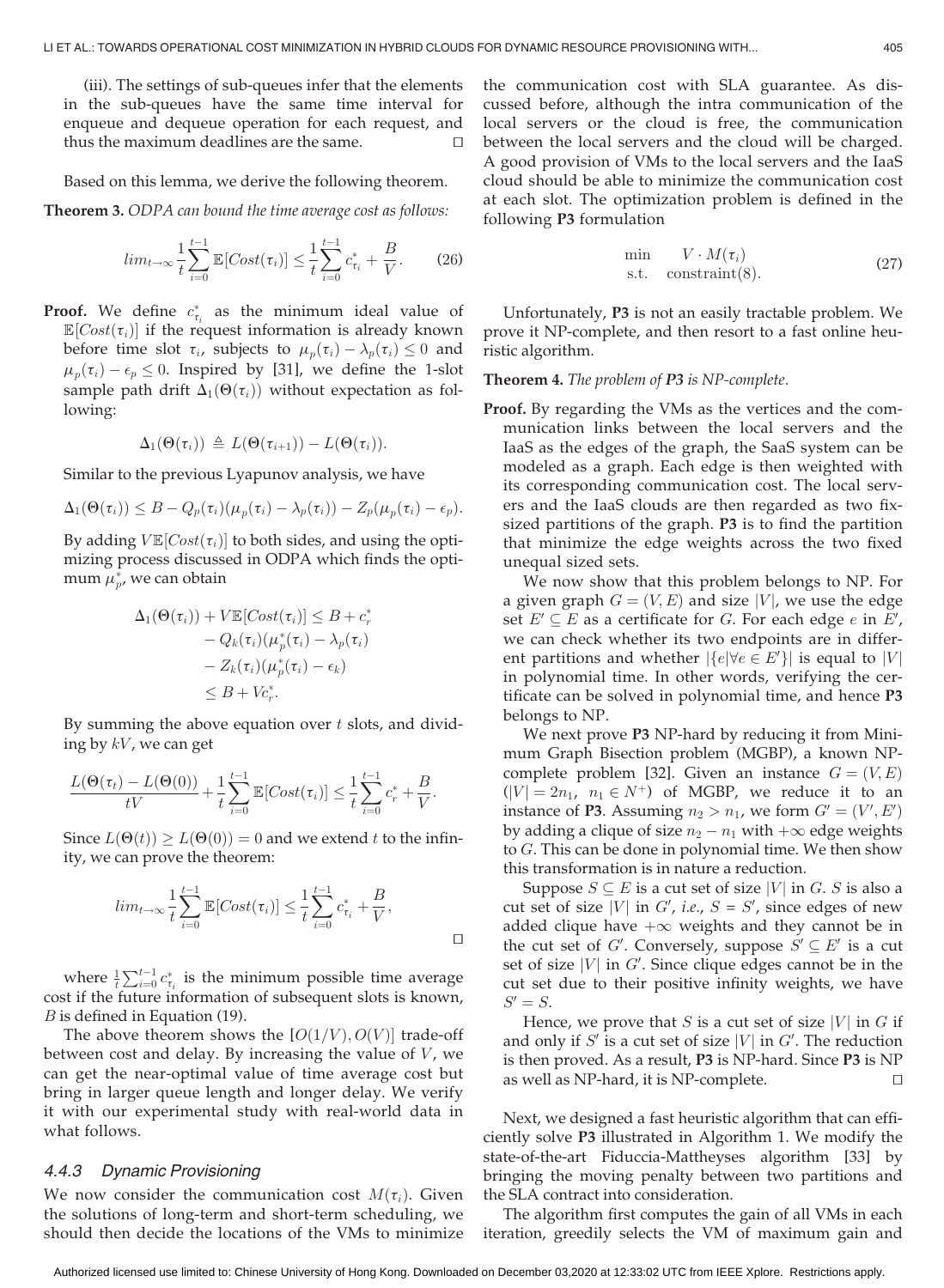

updates the adjacent VMs until all VMs selected. It then executes the first  $x$  moves that maximize the sum of those gains. The gain, which is the cost reduction after moving one VM to the other partition, is defined as follows:

$$
g(c) = E_c - I_c - P_c,\tag{28}
$$

where  $E_c$  and  $I_c$  are the external cost and internal cost of VM  $c$  respectively, i.e., the communication cost with the VMs in the other partition and VMs in the same partition (if each communication is charged), and  $P_c$  is the possible extra penalty caused by the moving operation, i.e., the violation of the communication cost. Note that the moving operation may cause the change of the partition size. To ensure that the partition size is fixed, each labelled VM should satisfy the balance constraint as follows:

$$
r \cdot |U| - 1 \le |A| \le r \cdot |U| + 1,\tag{29}
$$

where  $|A| + |B| = |U|$ , and  $r = \frac{|A|}{|A| + |B|}$ .

#### Algorithm 1. Minimizing Communication Cost

| ັບ<br>$\overline{\phantom{0}}$                                               |
|------------------------------------------------------------------------------|
| <b>Input:</b> The initial distribution of VMs $G = (V, E)$ , and the initial |
| partitions of local servers $A_0$ and cloud $B_0$ with fixed                 |
| size $ V_{A_0} $ and $ V_{B_0} $ respectively.                               |
| <b>Output:</b> The partition A and B of size $ V_A $ and $ V_B $ that        |
| approximately minimize the communication                                     |
| cost between the two partitions.                                             |
| $1:$ repeat                                                                  |
| 2:<br>compute the gain for all VMs;                                          |
| 3:<br>$c=1$ ;                                                                |
| 4:<br>repeat                                                                 |
| 5:<br>select $v_c$ that has maximum gain $g c $ from unlocked                |
| VMs and satisfies the balance and SLA contract;                              |
| 6:<br>if no such VM then                                                     |
| 7:<br>break:                                                                 |
| 8:<br>end if                                                                 |
| 9:<br>update gains of adjacent VMs with $v_c$ ;                              |
| 10:<br>lock VM $v_c$ ;                                                       |
| 11:<br>$c = c + 1;$                                                          |
| 12:<br>until all VMs are locked                                              |
| find <i>x</i> that maximize $g_{max} = \sum_{i=1}^{x} g[c]$ ;<br>13:         |
| 14:<br>if $g_{max} > 0$ then                                                 |
| 15:<br>move $v_1, v_2, \ldots, v_x$ VMs to the other partition;              |
| 16:<br>unlock all VMs;                                                       |
| 17:<br>reset $g$ , $g_{max}$ ;                                               |
| 18:<br>end if                                                                |
| 19: until $g_{max} \leq 0$                                                   |
|                                                                              |

The time complexity of Algorithm 1 is  $O(n)$ , and it only needs a very small number of passes to converge leading to a fast approximate algorithm.



Fig. 2. Price of on-spot VMs. The state of the state of the state of the state of the Fig. 3. User request workload.

| Algorithm 2. Online Dynamic Provision Algorithm |  |  |  |  |
|-------------------------------------------------|--|--|--|--|
|-------------------------------------------------|--|--|--|--|

Input: VM prices, local servers state, request workload. Output: The provision strategy

- 1: for each coarse-grained slot  $T$  do
- 2: select the prime sub-queue;
- 3: solve linear programming problem P1;
- 4: for each fine-graind slot  $\tau_i$  do
- 5: select the prime sub-queue;
- 6: solve linear programming problem P2;
- 7: algorithm1;<br>8: update quer
- 8: update queue state;<br>9: **end for**
- end for
- 10: update queue state;

```
11: end for
```
Finally, we can now formally describe ODPA in Algorithm 2. ODPA involves solving two linear programming problems and Algorithm 1 with linear time complexity. Hence, it meets the efficiency requirement in real-world online application.

# 5 EXPERIMENTAL STUDY WITH REAL-WORLD DATA SET

To further study the performance of ODPA, we conduct a set of experimental study with a large real-world data set.

The VM price data are recorded by tracking the prices of the prevalent IaaS cloud, the Amazon EC2 [4]. We wrote a python script to automatically record the prices of the three types of VMs, i.e., the reserved VMs, the ondemand VMs, and the on-spot VMs in each hour for one month from the Amazon EC2's official website. Fig. 2 shows the on-spot VM prices. The user request data are based on the real cloud request log RICC [34], which is a computing platform with various job running records. We mapped the request in every different months with the one-month VM prices from Amazon, and did one experiment for the data of every month. The results are averaged. We believe that in this way with real-life data sets, we can well capture the performance of the algorithm objectively. Fig. 3 plots the request data sampled for one month. We can see from the two figures that both data are highly dynamic, which is a real-world challenge to VM provision algorithm like ODPA.

We first study the optimization performance of ODPA via comparing it with two benchmark methods. The first benchmark method is one based on a conventional notion that schedules the requests immediately and purchases the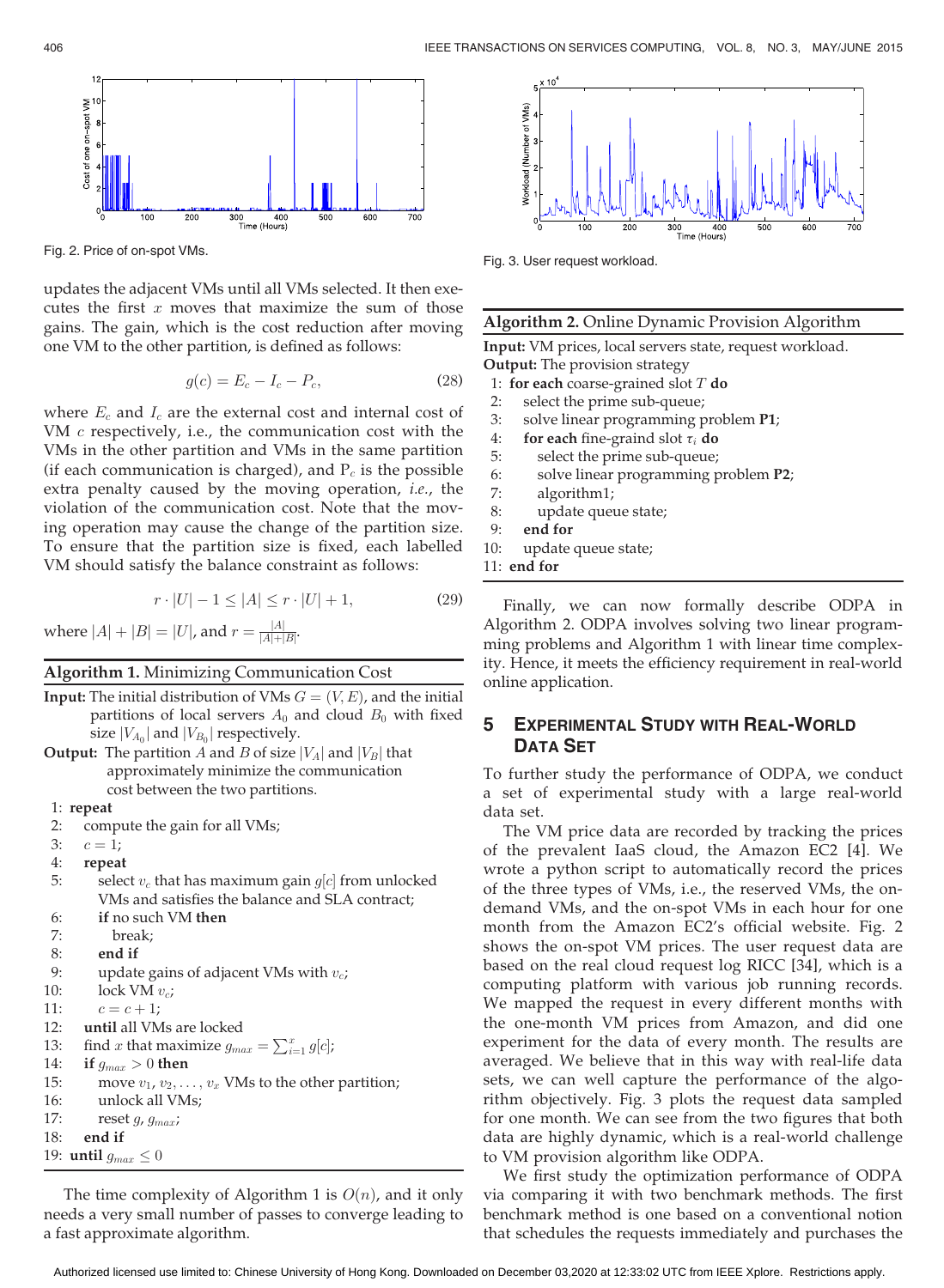



lowest price VMs to serve the requests regardless the changes of prices. We name it the conventional method, and this method is a commonly-used online algorithm.

Another benchmark method assumes that there is oracle and all the future information is perfectly known across the entire time horizon and achieves the ideal solution. We name it an ideal offline method. Note that the ideal offline method is an idealized best method, which is not feasible in reality since the future user request and IaaS price information cannot be known beforehand.

Detailed comparisons of ODPA with the two benchmark algorithms are provided in Section 5.1. Section 5.2 futher examines the delay property of ODPA and the trade-off between the delay and cost to verify the theoretical analysis in real-world scenarios.

# 5.1 Cost Saving of ODPA

First we study how ODPA perform in terms of cost minimization. According to the previous analysis, V and  $\epsilon_i$  are two major parameters that influence the cost minimization. Moreover, the cost may vary with different proportions of the VMs in the local servers and public IaaS cloud. We evaluate these factors in what follows.

Fig. 4 shows the impact of  $V$  by setting it in range  $[0, 1]$ 54,000]. We can see from Fig. 4 that the total cost decreases as V increases. This is consistent with our theoretical analysis. In particular, when V increases, the performance of ODPA gets closer to the ideal offline method. Fig. 5 further compares ODPA with the conventional method. It shows



Fig. 4. Total cost with various V. Fig. 6. The cost with various size of  $\epsilon_1$  ( $V = 50,000$ ).

that ODPA can reduce up to 30 percent cost saving when V is large.

We then evaluate the impact of parameter  $\epsilon_i$ . Note that it is not necessary to verify each  $\epsilon_i$  since each pair of  $\epsilon_i$  and  $\epsilon_i$ can be converted to the other based on Theorem 1.

Therefore, without loss of generality, we considers only sub-queue 1 with its corresponding parameter  $\epsilon_1$ , and study its impact on cost. Fig. 6 shows the results, where we can observe that the cost increases with the growing of  $\epsilon_1$ .

Finally, the proportion of the requests handled by local servers can influence the cost, since renting less IaaS VMs can reduce the cost more. Fig. 7 shows that the cost decreases as the size of the local servers grows, in which the size is set at different levels of average workload.

When *V* is set large enough, e.g.,  $V = 50,000$ , the performance of ODPA can closely approach the ideal offline method. Fig. 8 shows that even when the local servers handles most of the requests, ODPA is still able to reduce the cost by at least around 10 percent compared with the conventional method.

### 5.2 Delay Property of ODPA

Based on Theorem 3, there is a trade-off between cost and delay with ODPA. The delay is influenced by the parameter V and  $\epsilon_i$  according to Lemma 2. Fig. 10 shows the impact of these factors on the delay.



Fig. 5. Impact of Parameter  $V$  ( $\epsilon_1 = 1$ ). Fig. 7. Total cost with various size of local servers.

Authorized licensed use limited to: Chinese University of Hong Kong. Downloaded on December 03,2020 at 12:33:02 UTC from IEEE Xplore. Restrictions apply.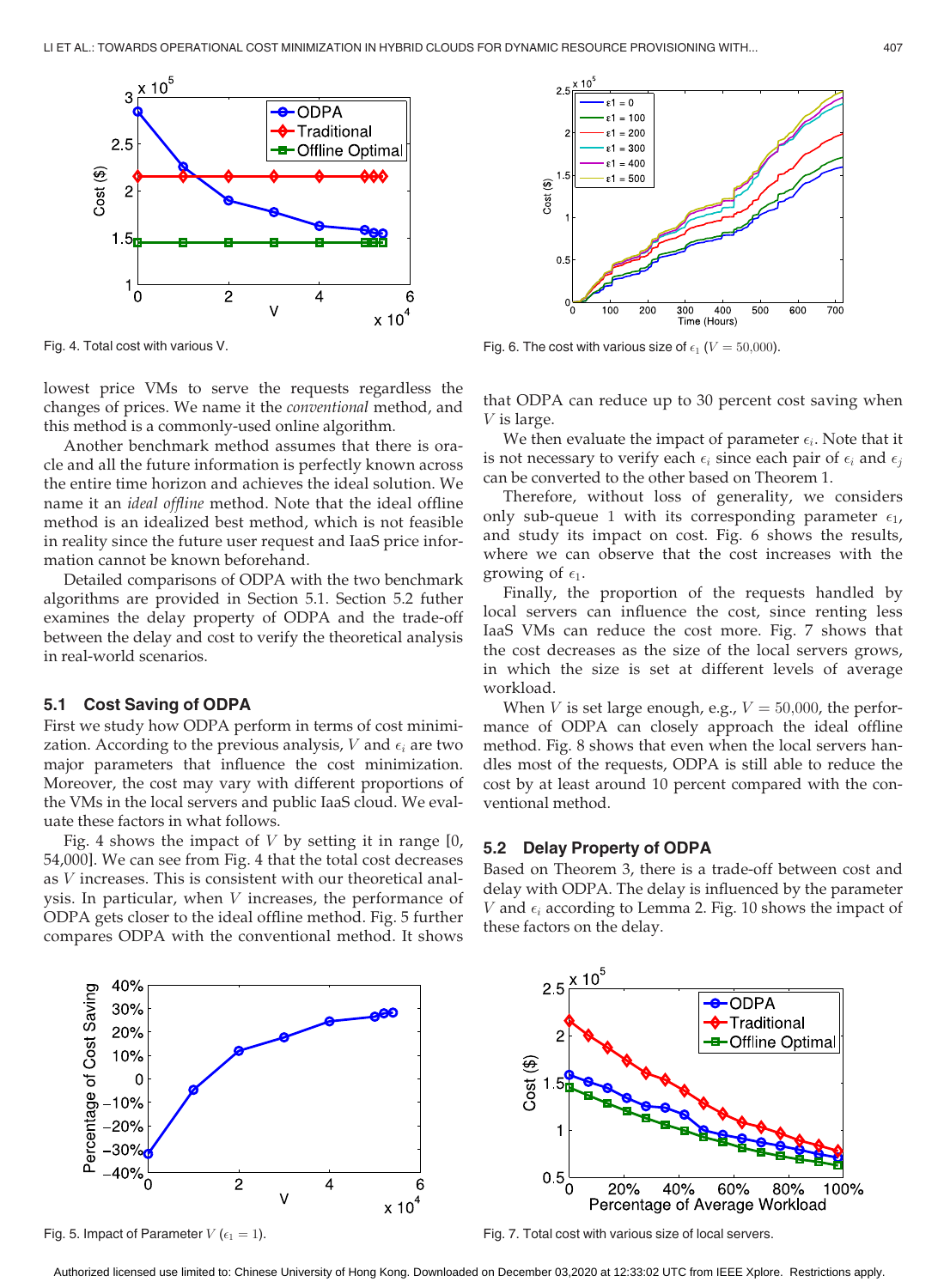

Fig. 8. Proportion of cost reduction.

We measure the delay as the average request delay, i.e., the average queueing time of the requests. The delay caused by parameter  $V$  is illustrated in Fig. 9, suggesting that larger  $V$  incurs larger delay. Also, the delay decreases when the parameter  $\epsilon_1$  increases, as shown in Fig. 10.

Together with Figs. 4 and 6, we can see that there is a trade-off between cost and delay when tuning the parameter V and  $\epsilon_i$ . The experimental results are consistent with the theoretical analysis. ODPA can successfully save cost by exploiting the delay property. In practice, to meet the delay requirement, one can tune the parameter  $V$ ,  $\epsilon_i$  based on the Lemmas 1 and 2.

# 6 CONCLUSION

This paper investigates how to optimize the monetary cost of purchasing cloud VMs for the hybrid cloud computing paradigm. Our work assumes an arbitrary request arriving probability and no accurate a priori knowledge of VM prices in the public cloud. We specifically tailor a theoretical model based on Lyapunov Optimization framework according to the real-world challenges of this problem. We then develop an method to minimize the time average cost with an online dynamic allocation algorithm. Both the theoretical analysis and the experimental study based on realworld data trace demonstrate the advantages of the algorithm. The evaluation shows that the online dynamic provision algorithm can achieve much lower cost than the conventional method and approach the ideal offline optimal method closely.







Fig. 10. Impact of  $\epsilon_1$  (V = 50,000).

# ACKNOWLEDGMENTS

This work was supported by the National Basic Research Program of China under 973 Project No. 2014CB347701, the National Natural Science Foundation of China under Project Nos. 61100077 and 61332010, the Program for New Century Excellent Talents in University under Project No. NCET-11-0113, the Shenzhen Basic Research Program under Project No. JCYJ20120619152636275, and the Research Grants Council of the Hong Kong Special Administrative Region, China under Project No. CUHK 415113. This work has presented in part in IEEE ICWS 2014. Yangfan Zhou is the corresponding author.

# **REFERENCES**

- [1] (2014). "Opentext," [Online]. Available: http://www.skytap. com/downloads/case-studies/skytap\_casestudy\_opentext.pdf
- [2] (2014). "Oxford university," [Online]. Available: http://www. vmware.com/a/customers/solution/10?sort=a&next=21
- [3] (2014). "Sega," [Online]. Available: http://www.vmware.com/a/ customers/solution/10?sort=a&next=41
- [4] (2014). "Amazon ec2," [Online]. Available: http://aws.amazon. com/ec2
- [5] (2014). "Vmware vcloud," [Online]. Available: http://www. vmware.com/products/vcloud-hybrid-service/
- [6] (2014). "Zynga," [Online]. Available: http://zynga.com/
- [7] (2014). "Uber," [Online]. Available: https://www.uber.com/
- [8] D. Ardagna, B. Panicucci, and M. Passacantando, "A game theoretic formulation of the service provisioning problem in cloud systems," in Proc. 20th Int. Conf. World Wide Web, 2011, pp. 177-186.
- [9] T. Guo, U. Sharma, T. Wood, S. Sahu, and P. Shenoy, "Seagull: intelligent cloud bursting for enterprise applications," in Proc. USENIX Annu. Tech. Conf., 2012, p. 33.
- [10] L. Georgiadis, M. J. Neely, and L. Tassiulas, Resource Allocation and Cross-Layer Control in Wireless Networks. Delft, The Netherlands, Now Publishers, 2006.
- [11] D. Ardagna, B. Panicucci, and M. Passacantando, "Generalized nash equilibria for the service provisioning problem in cloud systems," IEEE Trans. Serv. Comput., vol. 6, no. 4, pp. 429–442, Oct.–Dec., 2012.
- [12] S. Chaisiri, B.-S. Lee, and D. Niyato, "Optimization of resource provisioning cost in cloud computing," IEEE Trans. Serv. Comput., vol. 5, no. 2, pp. 164–177, Apr.–Jun. 2012.
- [13] S. Chaisiri, R. Kaewpuang, B.-S. Lee, and D. Niyato, "Cost minimization for provisioning virtual servers in amazon elastic compute cloud," in Proc. IEEE Int. Symp. Model., Anal. Simulation Comput. Telecommun. Syst., 2011, pp. 85–95.
- [14] T. Hacker and K. Mahadik, "Flexible resource allocation for reliable virtual cluster computing systems," in Proc. Int. Conf. High Perform. Comput., Netw., Storage Anal., Nov. 2011, pp. 1–12.
- [15] B. Palanisamy, A. Singh, and B. Langston, "Cura: A costoptimized model for mapreduce in a cloud," in Proc. IEEE 27th Int. Symp. Parallel Distrib. Process., May 2013, pp. 1275–1286.